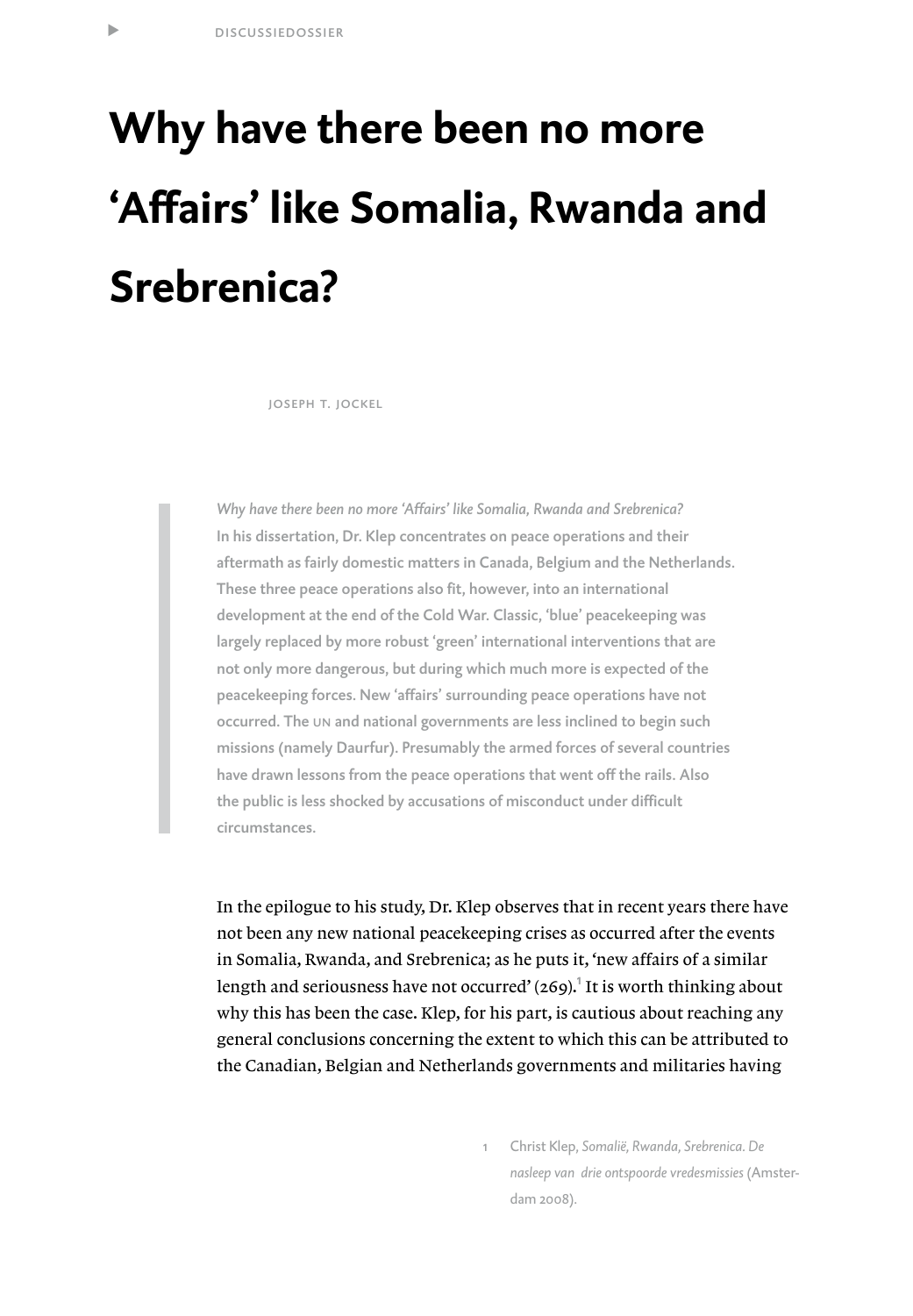conducted themselves in a more 'responsible' fashion since the peacekeeping disasters that befell them and the local citizenry in those three places (274- 275).

 In trying to address tentatively this question of why there have been no more such crises, it makes sense first to deal with the extent to which the three affairs themselves really can be considered similar, beyond just being three peacekeeping disasters. At first glance, the differences seem just as great as that similarity. What went wrong in all three was not quite the same. The Somalia crisis centered about the death in 1993 of two young citizens at the hands of the Canadian Airborne Regiment, one of whom was tortured to death. In Rwanda ten Belgian peacekeeping paratroopers were murdered by locals in 1994, whereupon the Belgian government withdrew the rest of its national contingent to the un peacekeeping force and Hutus turned to murdering Tutsis in genocidal numbers, and in Srebrenica the Netherlands peacekeeping battalion, Dutch-III was unable to prevent in 1995 the murder of eight thousand Muslim men by Bosnian-Serb troops in a un enclave.



Somalische insluipers vormden een hardnekkig probleem voor het C*anadian Airborne Regiment.* De kampen – met hun vele honderden meters aan hekwerk en prikkeldraad – waren erg lastig te bewaken. Bron: *Esprit de Corps Magazine.*

 s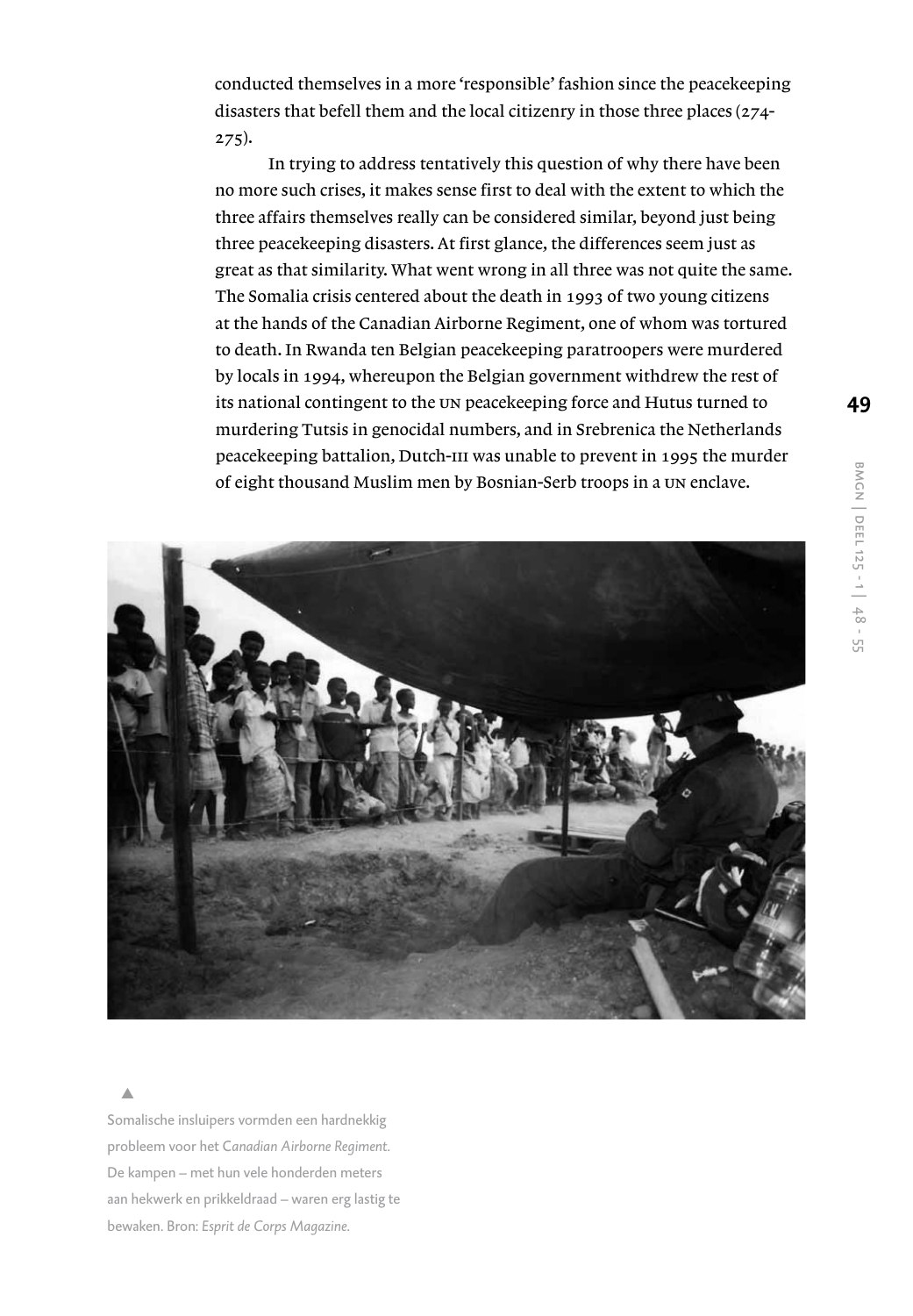#### **From peacekeeping to peace enforcement at the Cold War's end**

Undoubtedly, these three fiascos are similar in that they all lead to *domestic* political dramas in the three troop-sending countries with similar characteristics. All three entailed 'dramatic and morally freighted events that placed political and military systems under heavy pressure' in Ottawa, Brussels and The Hague. They also consisted of 'a series of bigger and smaller crises, attempts at *damage control* and inquiries'. Finally, in all three cases, the aftermath was 'lengthy and left many with the feeling of not having been satisfied' (12). Comparing how the three affairs played out as domestic political crises is largely what this engrossing and well-written book is about.

 Internationally, these three operations also fit into a pattern; this would probably have merited inclusion in this book. Right after the end of the Cold War peacekeeping operations were rapidly multiplying. The numbers are quite striking. Between 1988 and 1993 the un Security Council established no fewer than 14 new peacekeeping operations, as many as had been created in the previous forty years. With the deadlock at the un broken it seemed like a golden age of international peacekeeping might have been dawning. This was an especially exciting prospect to many Canadians, who had taken pride in their country's contributions and had even begun to derive a part of the national identity and international image from them. One just has to look the peacekeeping monument that was built in downtown Ottawa in 1992 or the bereted peacekeeper that appears today on the back of a Canadian ten-dollar bill.

 But at the same time, the nature of peacekeeping was changing, too. More and more the operations were responses not to interstate conflict, but to internal conflicts in what later came to be called 'failed or failing states' – like Somalia, Rwanda and the former Yugoslavia. The most challenging peacekeeping operation the un had undertaken until the 1990s, namely in the Congo in 1961-1963 was as a result of internal conflict. But for a long time it was an exception. Operations in failed or failing states were far more ambitious, difficult, and dangerous. In classical peacekeeping situations, disciplined national armed forces of the former belligerents, usually sovereign states (Egyptians and Israelis, Indians and Pakistanis, etc.) generally could be expected to respect both the truce that had been negotiated and the peacekeeping forces sent to monitor compliance with it. For that reason, 'trucekeeping' sometimes has been suggested as a better term than 'peacekeeping' in these classical situations. Moreover, these national armed forces usually could be separated, returned to their national territories and enjoined to remain within certain demarcation lines and national boundaries.

 Within failed or failing states the situation is quite different. The peacekeepers are often faced with unclear boundaries between belligerents, irregular forces outside central control, or some local participants in the conflict who have not agreed to abide by the negotiated truce. Under such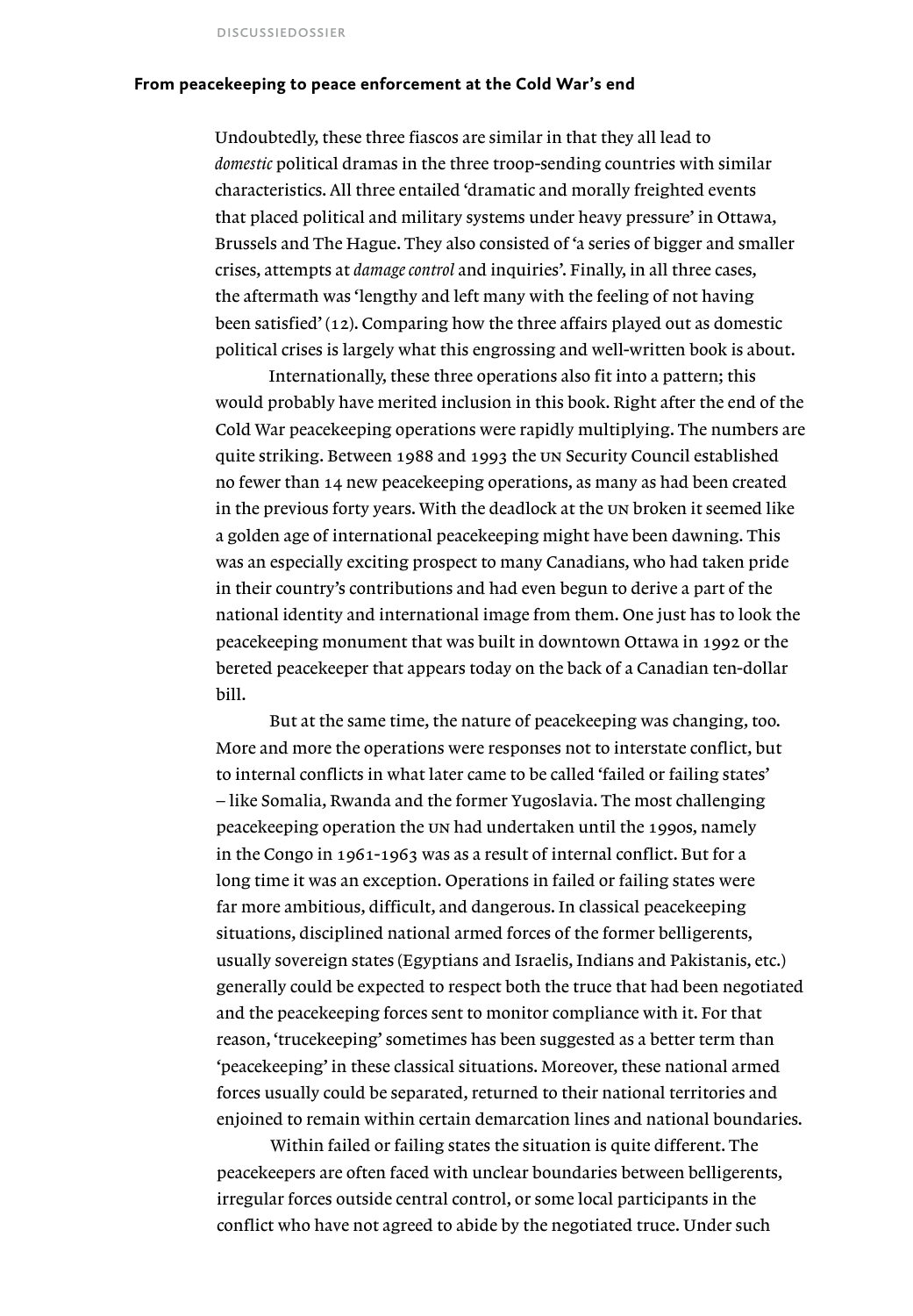circumstances, the truce may readily break down, resulting in new rounds of violence. The line between peacekeeping and low-intensity combat becomes very thin. These were the kinds challenging conditions that the Canadians, Belgians and Dutch dealt with in Somalia, Rwanda, and the former Yugoslavia. The Canadians grew frustrated with rag-tag, but persistent thievery in a chaotic local environment. The Belgian paras were killed by a frenzied mob of soldiers; the Dutch yielded to Bosnian-Serb separatist forces.

 This is not for a moment to suggest that the murder of the young Somali by the Canadians was justified by the circumstances, nor is it to take any stand at all on the decisions reached on the ground in Rwanda by Belgian and UN officials, on whether the Belgian government should have withdrawn its forces from Rwanda after the death of its troops, or on whether Dutchbat should have put up a fight. It is, however, to suggest that all three sets of events were precipitated by the changing nature of international peacekeeping in the very early post-Cold War period. The Americans, it can be added, also learned a very bitter lesson about international intervention for humanitarian purposes during this period, losing dozens of soldiers to attack in Somalia.

 At least in the Canadian case, there was a noticeable lag during the early 1990s in adjusting to the messier, more violent forms of international peacekeeping – or 'peace enforcement' as it was coming to be called. This partially explains why the events in Somalia wound up on the Canadian national political agenda; the public was deeply shocked by what had occurred. Klep alludes to this at the beginning of chapter 1 of his book, that deals with Somalia. While the Canadian military placed the blame on a 'few bad apples', there were not supposed to be any: peacekeepers were the pride of the nation. Canadians had not only grown used to the serene image of the peacekeeper – the blue-bereted soldier calmly scanning the distance with binoculars to make sure the truce was being observed – but many had also come to think that might even be something inherently Canadian about peacekeeping. Maybe it had to do with the national temperament, or having to deal with different languages and ethnic groups at home. Many Canadian also believed (as many still do today) that classical peacekeeping was the 'specialty' of the Canadian armed forces. In reality, though Canada won its once cherished peacekeeping reputation during the Cold War with strikingly little effort. Peacekeeping was little more than a sideline to – if not at times an outright distraction from, the Canadian military's principal combat-related tasks. There was little special peacekeeping training. No special peacekeeping units or formations were ever established. At National Defence Headquarters in Ottawa, each new peacekeeping responsibility was handled as just another overseas contingency operation. These operations were mounted infrequently and were rarely dangerous for the participants. Few Canadian military personnel were involved. For example, during the 1980s, the number of Canadian military personnel on peacekeeping assignments averaged 1,643,

**JOCKEL**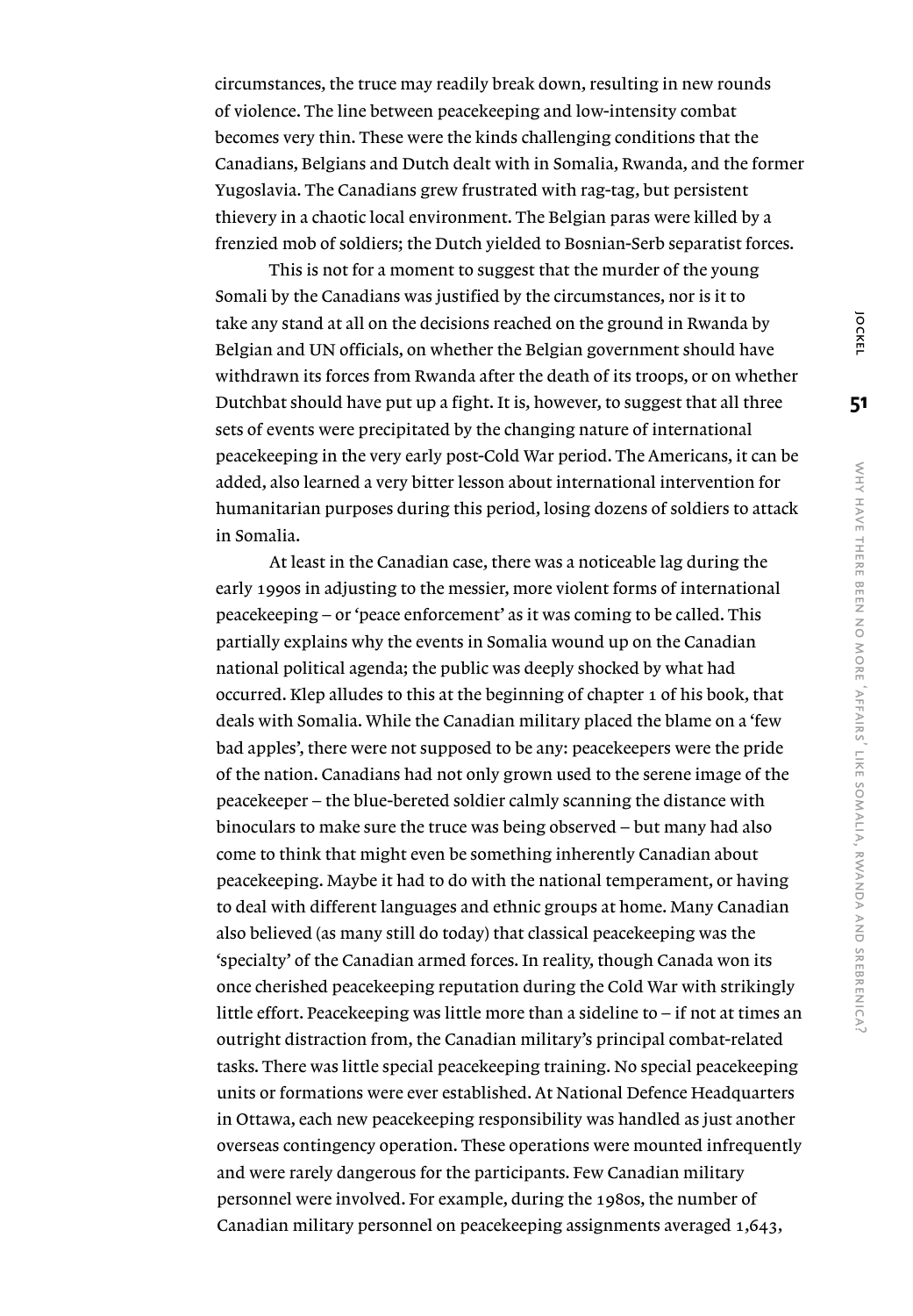#### discussiedossier

and the government planned on never having to deploy more than 2000. Nonetheless, except to the very earliest post-World War II peace operation missions, Canada always dispatched highly trained, professional troops. A good soldier is a good peacekeeper was the Canadian military's watchword. So if Canadians were not *inherently* good at peacekeeping, they nonetheless undoubtedly were very good at it because of the quality of the military peacekeepers they sent.

 In other words, the military's crimes and misdeeds in Somalia seemed to threaten the myth of Canada as the international peacekeeper *par excellence.*  The Canadian government felt obliged to demonstrate that the military had been purified so that it could regain its status; the most symbolically visible step Ottawa took was the dissolution of the Canadian Airborne Regiment.

 I can only speculate if a similar, perhaps less intense dynamic was at work in the Netherlands as the government and public reacted to the reports from Srebrenica. Perhaps there were Dutch citizens who were asking themselves if their soldiers in Bosnia had conducted themselves as the army of a *gidsland* should. Finally – and let me stress that this is nothing more than an attempt to again speculate briefly, extrapolating from the Canadian experience – the Belgian fiasco seems more complicated. While the Belgians undoubtedly took pride in altruistic, humanitarian nature of not only their peacekeeping but other aspects of their involvement in Rwanda, they cannot have been completely shocked when their military engagement in their own former colonial backyard went terribly wrong.

 It is too bad that I am left speculating on this point. It would have been of value for Klep to address at least in some detail in his book the relationship between peacekeeping and the Dutch and Belgian national self-conceptions, as well as the impact of that relationship on the unfolding of the peacekeeping crises in those two countries, having – quite correctly – raised the national identity issue at the start of his coverage of Canada.

#### **The Balkans and the ongoing lag in thinking about peacekeeping**

The lag in thinking about how international peacekeeping had changed, that is, fully coming to grips with how fundamentally difficult peacekeeping was in failed and failing states, would continue to afflict the Canadian government even after Somalia. In the aftermath of the Rwandan genocide, hundreds of thousands of Hutus fled into Zaire, where they were vulnerable to attacks by Zairian Tutsis and Zairian rebel forces under Laurent Kabila. The Canadian government decided to try to prod the international community into action. No doubt this was motivated in large part by sincere worries about the Hutus and the conviction that this time they should not be abandoned by the international community. But it was also an opportunity for Canada to reestablish its peacekeeping *bona fides*, at home and abroad in the wake of the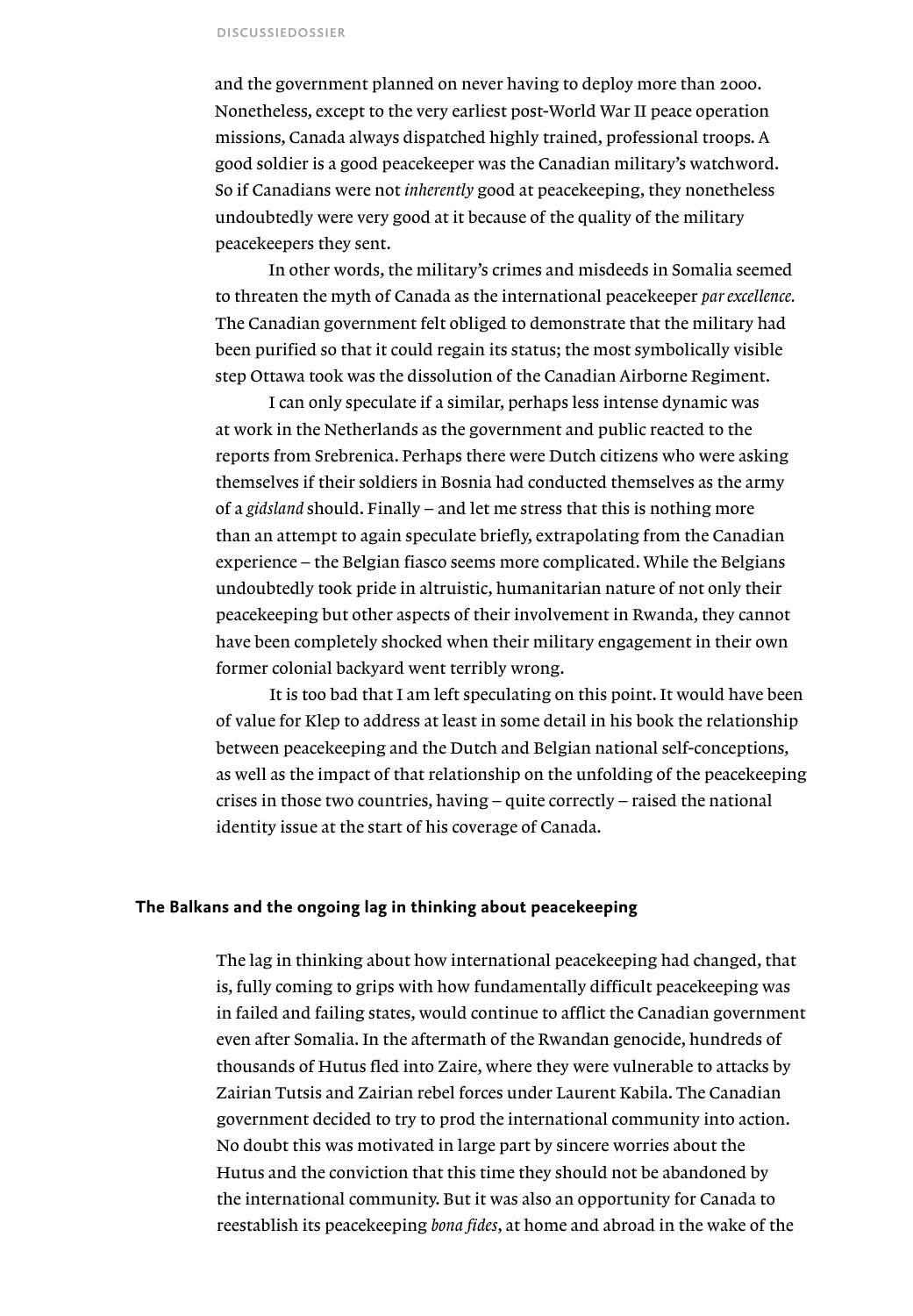recent mess in Somalia. Ottawa went so far as to offer to lead an un-sponsored peacekeeping force in Zaire-Rwanda, an offer that the un Security Council took up in a November 1996 resolution. Where Belgium had failed, perhaps Canada would succeed.

 But it was another mess. Canadian forces were sent to Rwanda-Zaire, to take up their leadership roles. But they were soon withdrawn. Ottawa had completely miscalculated the difficulty of intervention and Canadian politicians had overestimated its own military's capacity to lead a difficult mission. An internal defence department review concluded that the Canadian military suffered from 'systemic inability' to organize swiftly for the overseas emergency deployment of personnel and equipment. The incident is still being taught about and studied at Canadian military educational institutions, where it is known as 'the bungle in the jungle'. The un operation itself was canceled. Fortunately, the feared recurrence of genocide did not happen as the Hutus were able to flee. And so the events were little noted publicly in Canada.

 It was in the Balkans that Canada was forced fully to come to grips with how international peacekeeping had become international peace enforcement, although the lag in thinking did not disappear at first. Canadian forces first entered the region as peacekeepers in 1992. There were soon charges being made that the Canadian government sought to shield the public from knowing how violent the Yugoslav commitments had become, how many Canadian soldiers had been wounded in them and, in particular, how during a 1993 firefight in the Medak pocket, Croatia the Canadian army had engaged in its first real firefight since the Korean War forty years earlier. There were bitter accusations that Ottawa was withholding military decorations so that it would not have to admit that its forces had been in combat. Soon, there were over 4000 Canadian military personnel in the former Yugoslavia, a level that approached the number of Canadian soldiers stationed in Germany towards the end of the Cold War. Word eventually got out in Canada about the intensity and danger of the operations, and it became further clear to Canadians how far there forces were from old-styled blue-bereted days once nato, under U.S. leadership, took over responsibility for the conduct of most of the Balkan operations. If there were any doubts remaining in Canada about how tough intervention in a failed state could be, and in particular how tough the situation was that Canada was helping to deal with in the former Yugoslavia, these had to come to an end when nato went to open conflict with Serbia in the 1998-1999 Kosovo War. Canadian aircraft played a major role in the bombing.

 The Balkan experience also prompted both the Canadians and the Dutch to come to grips with how to tackle the complexities of peace enforcement operations in failed and failing states. The two defence establishments reacted in very similar ways. Both adopted variations of the 'three-block' approach. The three-block concept holds that the military must be prepared for a spectrum of challenges and may be called upon in a given

**53**

**JOCKEL**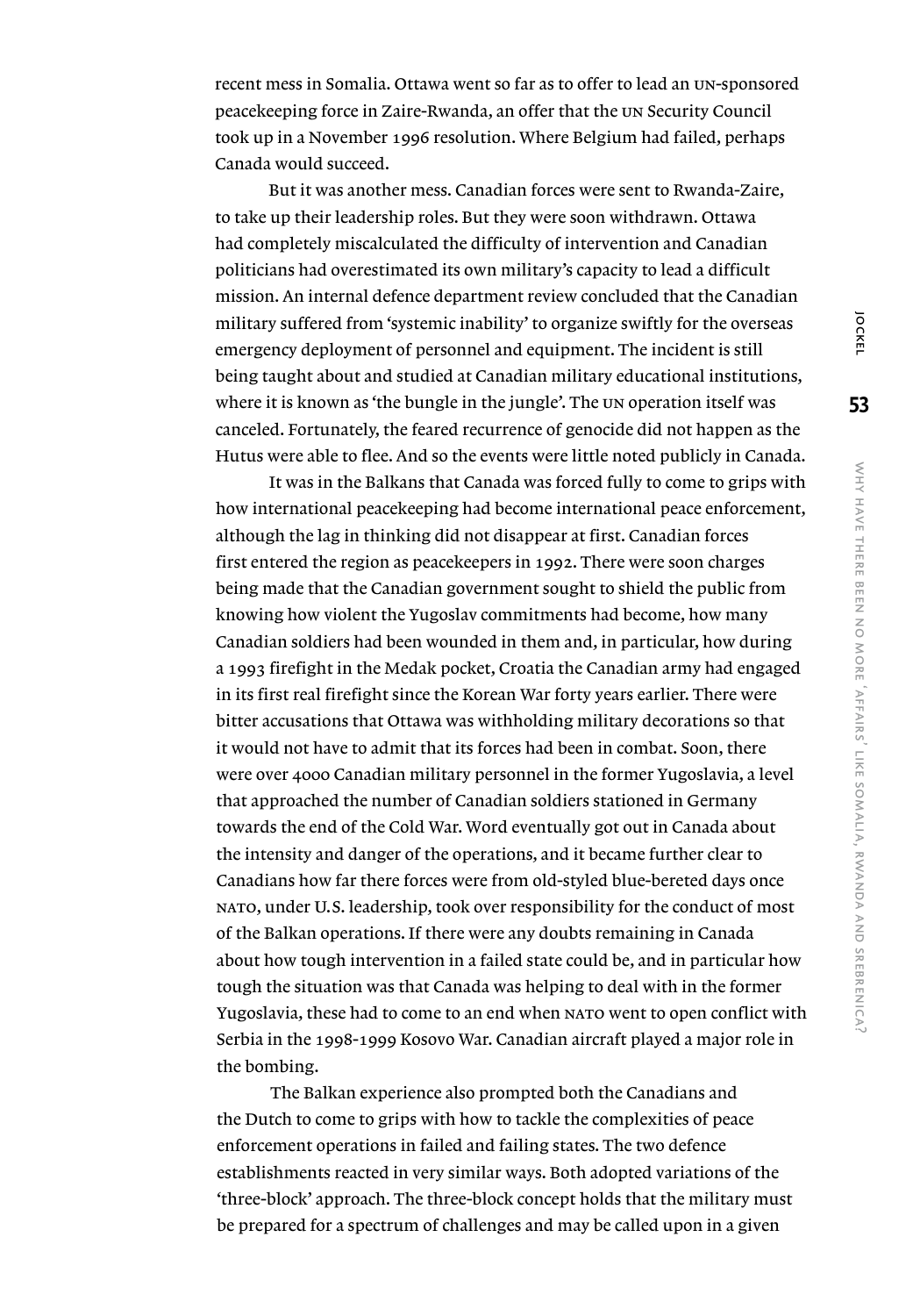conflict, sometimes simultaneously first, to fight, second to peace keep and third to provide humanitarian relief.

 In a real sense the various, and increasingly robust Balkan operations can be seen as but preludes to, or preparation for the most difficult peace enforcement operations in which Canada and the Netherlands have been engaged in a failed state, namely those in Afghanistan. The latest Dutch and Canadian military engagements in that country under the aegis of the natoled International Security Assistance Force (ISAF) are strikingly similar. Both the Dutch and the Canadians are located in the southern part of the country, not far from Pakistan, where the Taliban are strong and the combat persistent. The Dutch are in Uruzgan province, while the Canadians in neighbouring Kandahar. In the summer of 2008 there were 1770 Dutch troops in country and 2500 Canadians. Thus far (September 2009), 19 Dutch military personnel have died there, as have 130 Canadians.

#### **No more 'affairs'**

### In the epilogue, Dr. Klep also aptly comments that new-style peace enforcement missions 'to a great extent are unpredictable and often riskier than originally thought' and he points to the Dutch participation in ISAF:

Instead of being able to dedicate itself, as hoped, to reconstruction, the Netherlands contingent in Southern Afghanistan found itself quickly caught up in a tough and dangerous guerilla war met Taliban fighters. The Canadian ISAF contingent had the same experience (270).

Yet there have been no more 'affairs'. This is not to say that there have not been lengthy and heated debates in both Canada and the Netherlands about Afghanistan. There obviously have been, and both countries have come to similar conclusions; the Netherlands is to bring its combat role there to a close at the end of 2010 and Canada will be following suit in early 2011. There have, however been no allegations of wrongdoing by the military that have led to sustained national debates or have unleashed the domestic fairly lengthy domestic processes of the three 'affairs' of the 1990s, as described so well and comprehensively in this book.

 It remains hard to say with certainty why there have been no more peacekeeping 'affairs' in Canada, the Netherlands and Belgium. Maybe it comes from the overall realization in the international community how very difficult peace enforcement can be and that has, in turn, contributed to a reluctance to undertake new operations that might go wrong. Thus there has been no operation in Dafur and the international peace enforcers have not been back to Somalia. Maybe the armed forces have indeed been more 'responsible'. Yet – probably inevitably – there have been incidents of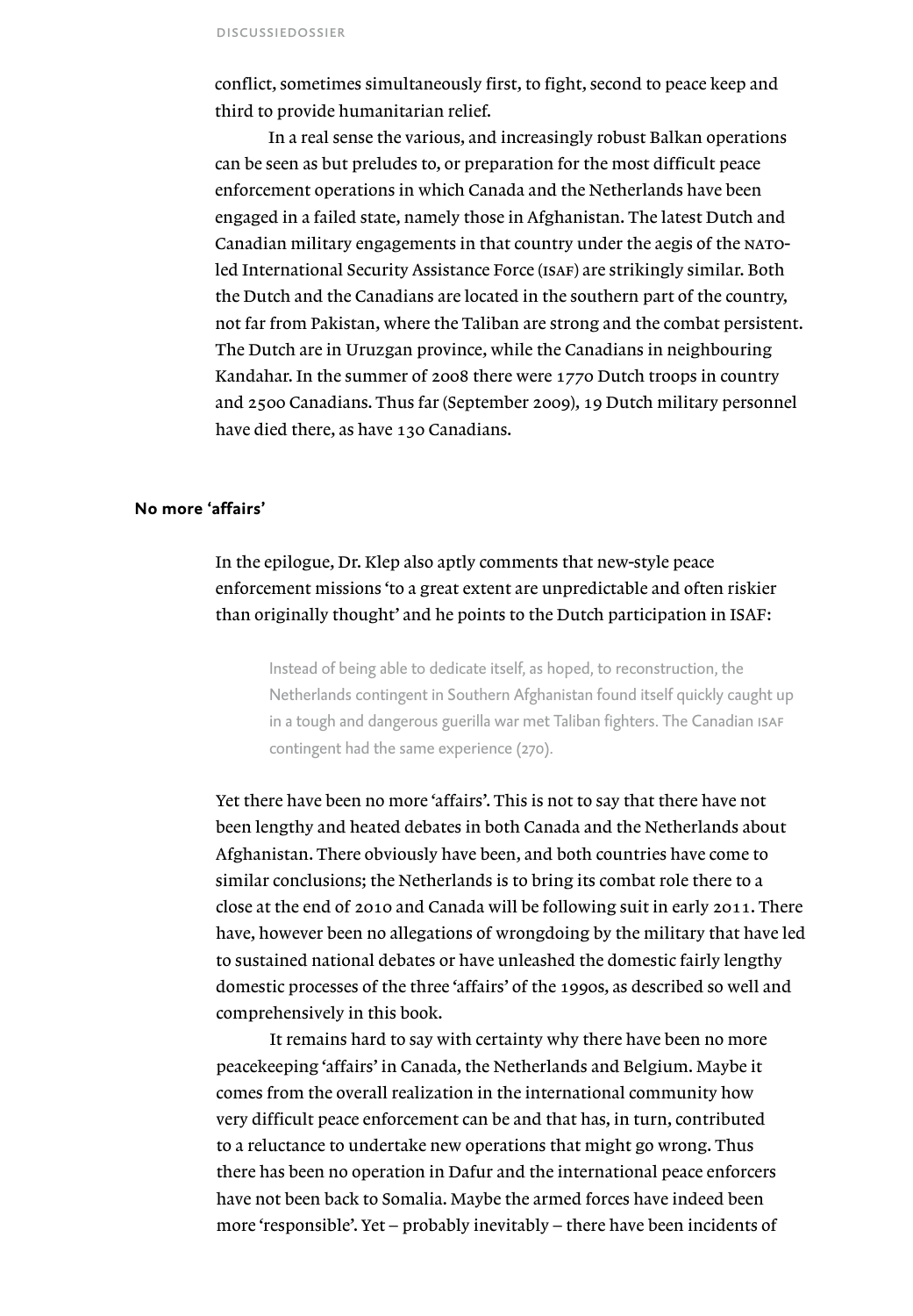misconduct in recent operations; Klep mentions one Dutch incident in Iraq. It may be that with the old model of blue-bereted peacekeeping fading, we just are not shocked as much anymore when some things go wrong. Given the difficulties and dangers our forces face in modern peace enforcement, that is no doubt a reasonable stance.

 Because Klep was so cautious in his epilogue over why there have been no more peacekeeping 'affairs' and whether this may be at all attributable to the three countries having learned the lessons of Somalia, Rwanda, and Srebenica, it would be useful to hear from him on these two matters.

 One final point. The focus of *Somalië, Rwanda, Srebrenica* is, of course, how the three crises played out as domestic political dramas. There were special inquiries established in all three countries. Klep writes that in all three, the inquiries and their final reports were 'highjacked' by governments, the media, or other outsiders. Having adopted such a loaded term as 'highjacked' that implies illegitimacy or a dysfunctional political system, Klep should defend it. To be sure, the reports were not always used 'as intended' by the inquiries. But what right did these inquiries themselves have to determine the intent? Don't interest groups have the right to pursue their interests and the media to seize on news material? And don't democratically-elected governments have the right to govern according to the law, too? In Ottawa, the Chretien government, relying on its majority status and the tight party discipline of the Canadian political system, went so far as to bring the Somalia Inquiry to a halt. But is there any reason to believe that the 'highjacking' and closing of the inquiry prevented any essential truth about Somalia from coming out? s

**Joseph T. Jockel** (1952) is Professor and Head of the Canadian Studies Department of St. Lawrence University, Canton, New York. Area of research: Canadian Defence Policy. Publications: 'Canada and NATO. Keeping Ottawa, in, Expenses Down, Critics Out...and the Country Secure', *International Journal* (Spring 2009); (with Joel J. Sokolsky) *Canada in NORAD, 1957-2007*. *A History* (2007); *Canada and International Peacekeeping* (1995). Email: jockel@stlawu.edu.

**OCKEL**